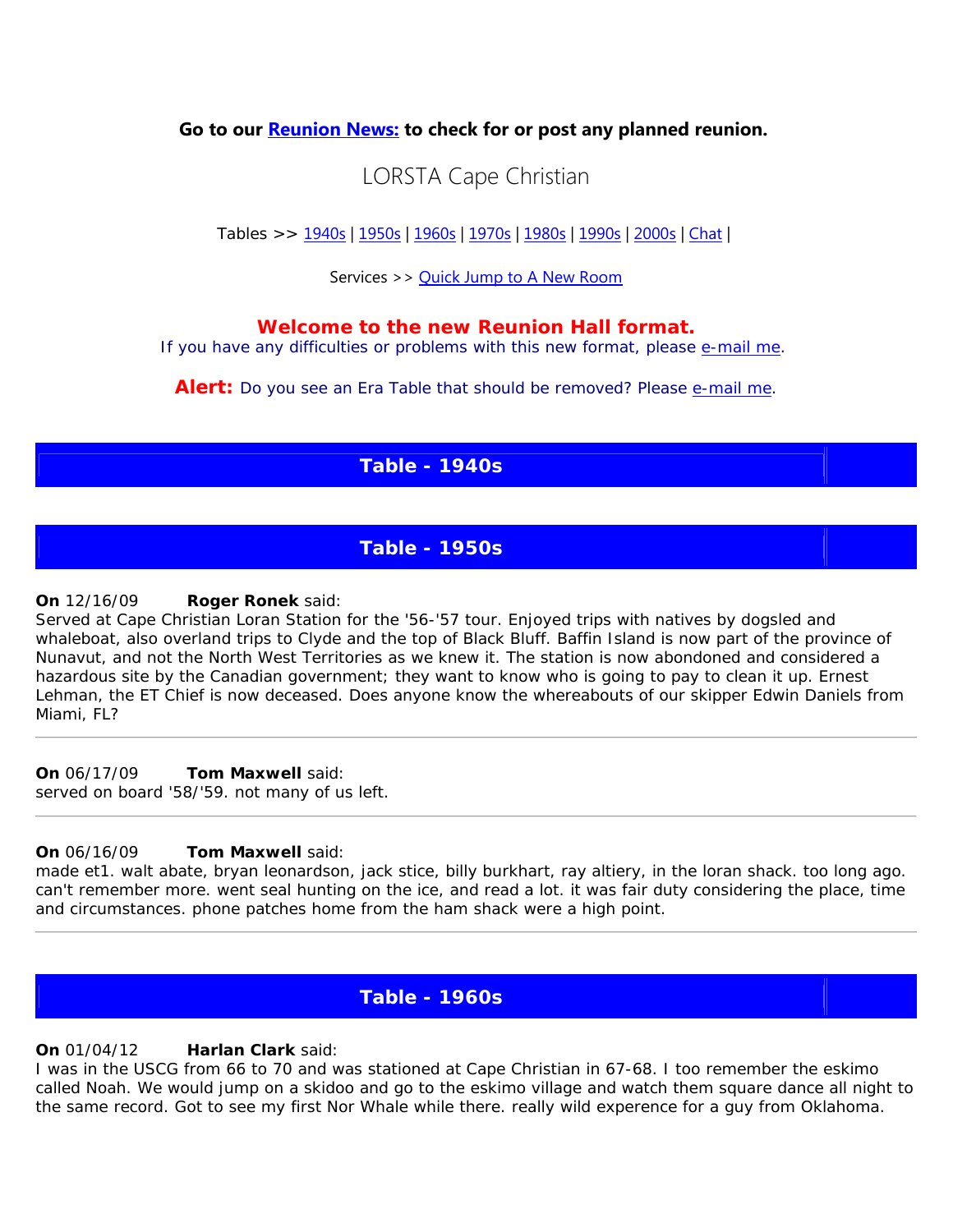Rest of my time was in search and rescue in the first CG district Boston. Point Allerton.

#### **On** 08/20/1[1](http://www.fredsplace.org/cgi-bin/edir/db.cgi?db=db&uid=default&ID=73281&send_email_form_special=1) **Gerald Victor** said:

Gerald Victor Aboard May 69 to June 70 as CO. It was a most remarkable year. Was there with Fred Baker, Robert Malkiewicz, Delmas Price, Noah the Eskimo Guide. After being relieved by R. McGuire had to hitch a ride via eskimo dog sled to catch a flight leaving Clyde eskimo village going south to Frobisher Bay.

#### **On** 11/22/1[0](http://www.fredsplace.org/cgi-bin/edir/db.cgi?db=db&uid=default&ID=24724&send_email_form_special=1) **James E. Mcdevitt, Sr.** said:

3/63 - 3/64 EN1 - Had pleasure to've played Santa for the station's Christmas party. 2/64 Had the pleasure to suffer shingles but as there was only a dentist available to check me, the Guard didn't believe his diagnosis so they shepped me back to Boston where the USPHS confirmed the diagnosis and sent me right back - even though the ccgd1 discovered I had already served an 18 month tour at a LORAN Station in the Philippines in 1954 and shouldn't have had to serve two isolatred tours - they sent me back.

**On** 06/17/0[9](http://www.fredsplace.org/cgi-bin/edir/db.cgi?db=db&uid=default&ID=26252&send_email_form_special=1) **Charlie Jensen** said: I wintered over 1960-61.

**On** 03/26/0[9](http://www.fredsplace.org/cgi-bin/edir/db.cgi?db=db&uid=default&ID=65984&send_email_form_special=1) **Fred Lang** said: I served aboard during **1968-70** and ... Memories of the past - R. Malkiewicz, Delmas Price and Poo Bear. Our Chief Engineering Officer was Chief Fletcher, after Ltjg Victor came Ltjg R. McGuire. I am glad to have found this site and share some of our memories! Volley Ball at 1 am in the morning and the Sun was still up!

**On** 03/24/0[9](http://www.fredsplace.org/cgi-bin/edir/db.cgi?db=db&uid=default&ID=52186&send_email_form_special=1) **Rodger Nichols** said: I served aboard during **1968-69** and ... Stationed at Cape Christian May 69 - Apr 69

**On** 05/27/0[8](http://www.fredsplace.org/cgi-bin/edir/db.cgi?db=db&uid=default&ID=2284&send_email_form_special=1) **Robert Malkiewicz** said: I served aboard during **69-70** and ... hello delmas, I came aboard may 69 as a seaman, stood loran watch with the ET's, left in april 70. I remember you,CHIEF BAKER+ LTJG VICTOR,+DOC+Dennis PACQUIN+POO BEAR!

**On** 05/03/0[8](http://www.fredsplace.org/cgi-bin/edir/db.cgi?db=db&uid=default&ID=61323&send_email_form_special=1) **Delmas Price** said: I served aboard during **69** and ... I was a 1ST Class engineer stationed at the Cape between 69 and 70 with Fred Baker it was quite a year. If any shipmates are still around it would be nice to hear from you!

# **Table - 1970s**

**On** 03/24/1[1](http://www.fredsplace.org/cgi-bin/edir/db.cgi?db=db&uid=default&ID=72553&send_email_form_special=1) **Jesse Kent** said:

Station at Cape Christian (71-73). Had a great time with the people from Clyde River. I have been in contact with them and they want previous CG personnel to return after the cleanup is completed this summer.

**On** 11/25/1[0](http://www.fredsplace.org/cgi-bin/edir/db.cgi?db=db&uid=default&ID=71624&send_email_form_special=1) **Thomas Howard** said: